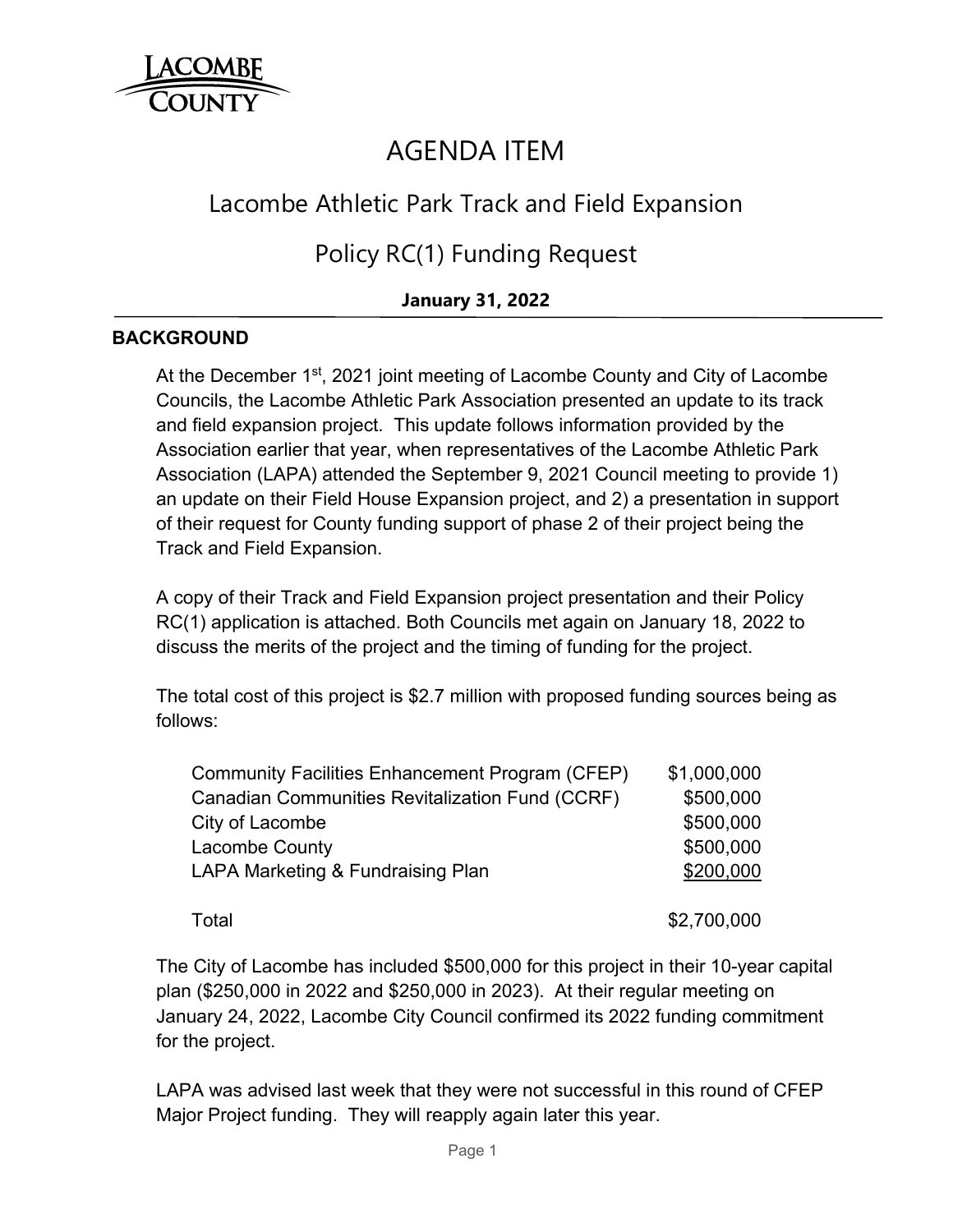

#### **ANALYSIS**

With the denial of their CFEP grant request and the status of the CCRF grant still outstanding, it is doubtful that the project will proceed in 2022. However with the City committing some funding toward the project, it may assist the Association with other grants if a commitment is also made by the County. As per Policy, the County's commitment should not exceed the approved amount from the City. If Council pursues this process, Council would then have to revisit the project if it proceeds and the City provides its other half. This commitment could take the form of cash or in-kind support depending on availably of County resources.

In terms of eligibility of the project, as an outdoor multi-use facility, the Lacombe Athletic Park is considered a regional facility under the County's RC(1) Recreation Capital Policy. There have been some questions by Council concerning usership, specifically regarding local schools. LAPA has provided its booking rates and a summary of its school booking practice (attached). Only the Lacombe High School is considered a preferred user organization and that is as the result of paying the annual fee. All other schools do have access to the facility during school hours.

#### Alternatives:

- 1. Approve initial funding in the form of cash or in-kind support equal to the City of Lacombe's 2022 funding commitment of \$250,000 with the balance to be reviewed in 2023 (Administration recommendation).
- 2. Approve the entire amount request up to a maximum of \$500,000.
- 3. Delay a decision until the Association secures funding from the Provincial and Federal government grant programs.
- 4. Take other action(s) as determined by Council.

#### **BUDGET IMPLICATIONS**

.

County support of the LAPA project would be funded through the Recreation Capital Assistance Reserve which has a projected 2021 year-end balance of \$2,043,782